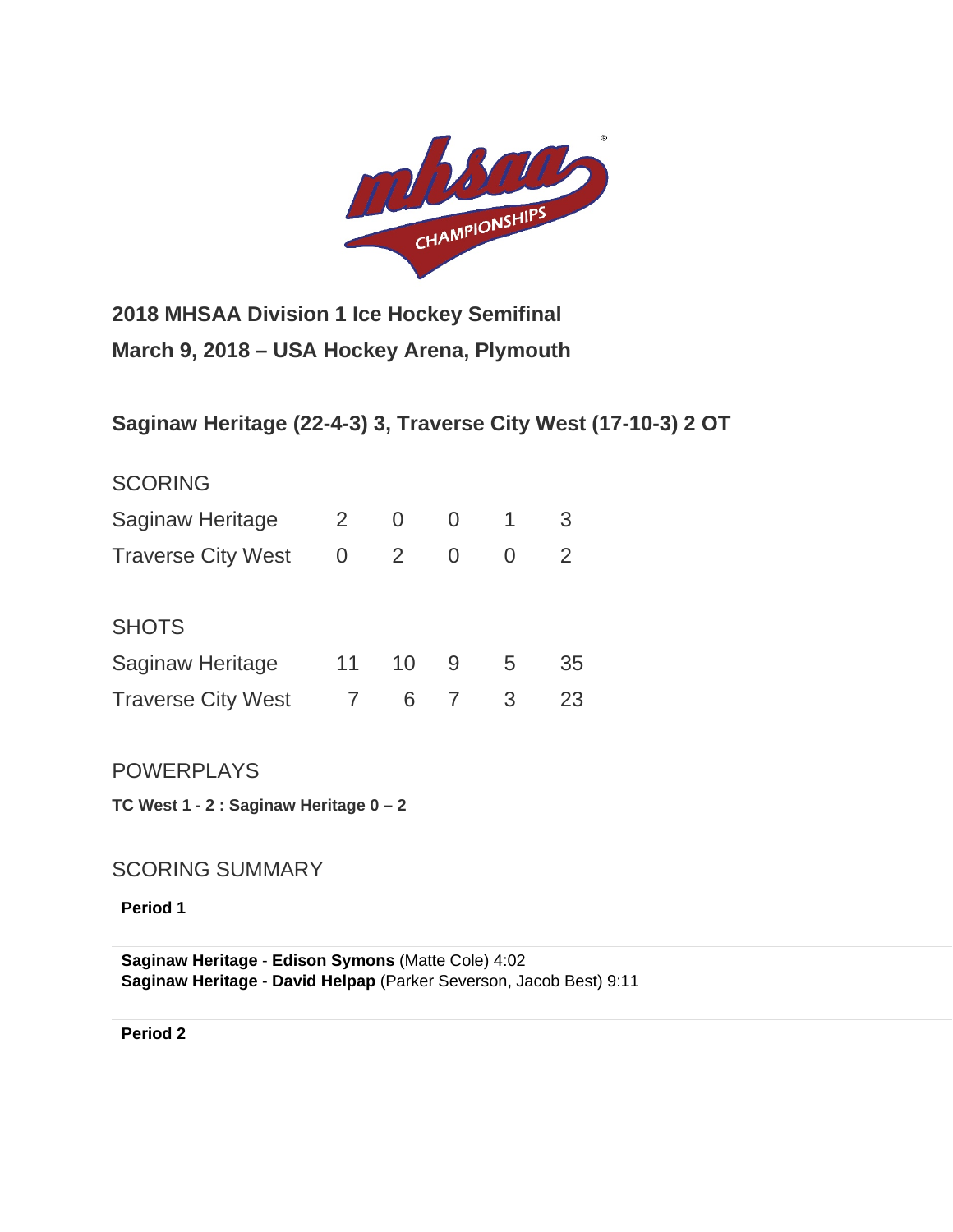**Saginaw Heritage** - **[Matte Cole](http://mihl_site.wttstats.pointstreak.com/playerpage.html?playerid=10638578&seasonid=17926)** *(unsuccessful penalty shot)* 10:32 **TC West** - **[Evan Wilson](http://mihl_site.wttstats.pointstreak.com/playerpage.html?playerid=10638724&seasonid=17926)** *(power play)* [\(Sam Tirrell,](http://mihl_site.wttstats.pointstreak.com/playerpage.html?playerid=10638722&seasonid=17926) [Nick Beeman\)](http://mihl_site.wttstats.pointstreak.com/playerpage.html?playerid=10638714&seasonid=17926) 11:43 **TC West** - **[Mark Alekseykov](http://mihl_site.wttstats.pointstreak.com/playerpage.html?playerid=10638716&seasonid=17926)** [\(Zach VanAntwerp,](http://mihl_site.wttstats.pointstreak.com/playerpage.html?playerid=10638723&seasonid=17926) [Nick Beeman\)](http://mihl_site.wttstats.pointstreak.com/playerpage.html?playerid=10638714&seasonid=17926) 14:49

#### **Period 3**

(no scoring)

#### **Overtime**

**Saginaw Heritage** - **[Matte Cole](http://mihl_site.wttstats.pointstreak.com/playerpage.html?playerid=10638578&seasonid=17926)** [\(Brady Rappuhn\)](http://mihl_site.wttstats.pointstreak.com/playerpage.html?playerid=10638581&seasonid=17926) 0:59

# GOALIE SUMMARY

| <b>Heritage</b> | <b>Jack Jesko</b>      |  | WIN 51:59 23 SH 21 SA  |  |
|-----------------|------------------------|--|------------------------|--|
| <b>TC West</b>  | <b>Elliott Sitkins</b> |  | LOSS 51:59 35 SH 32 SA |  |

# **PENALTIES**

#### **Period 1**

**Saginaw Heritage** - **[Joe Watson](http://mihl_site.wttstats.pointstreak.com/playerpage.html?playerid=10638580&seasonid=17926)** - (Hooking), 2 MIN, 14:50

# **Period 2**

**TC West** - **[Zach VanAntwerp](http://mihl_site.wttstats.pointstreak.com/playerpage.html?playerid=10638723&seasonid=17926)** - (Interference), 2 MIN, 4:20 **Saginaw Heritage** - **[Edison Symons](http://mihl_site.wttstats.pointstreak.com/playerpage.html?playerid=10638591&seasonid=17926)** - (Slashing), 2 MIN, 10:00

#### **Period 3**

**TC West** - **[Joel Cerny](http://mihl_site.wttstats.pointstreak.com/playerpage.html?playerid=10638712&seasonid=17926)** - (Unsportsmanlike Conduct), 2 MIN, 11:01

# **Overtime**

(no penalties)